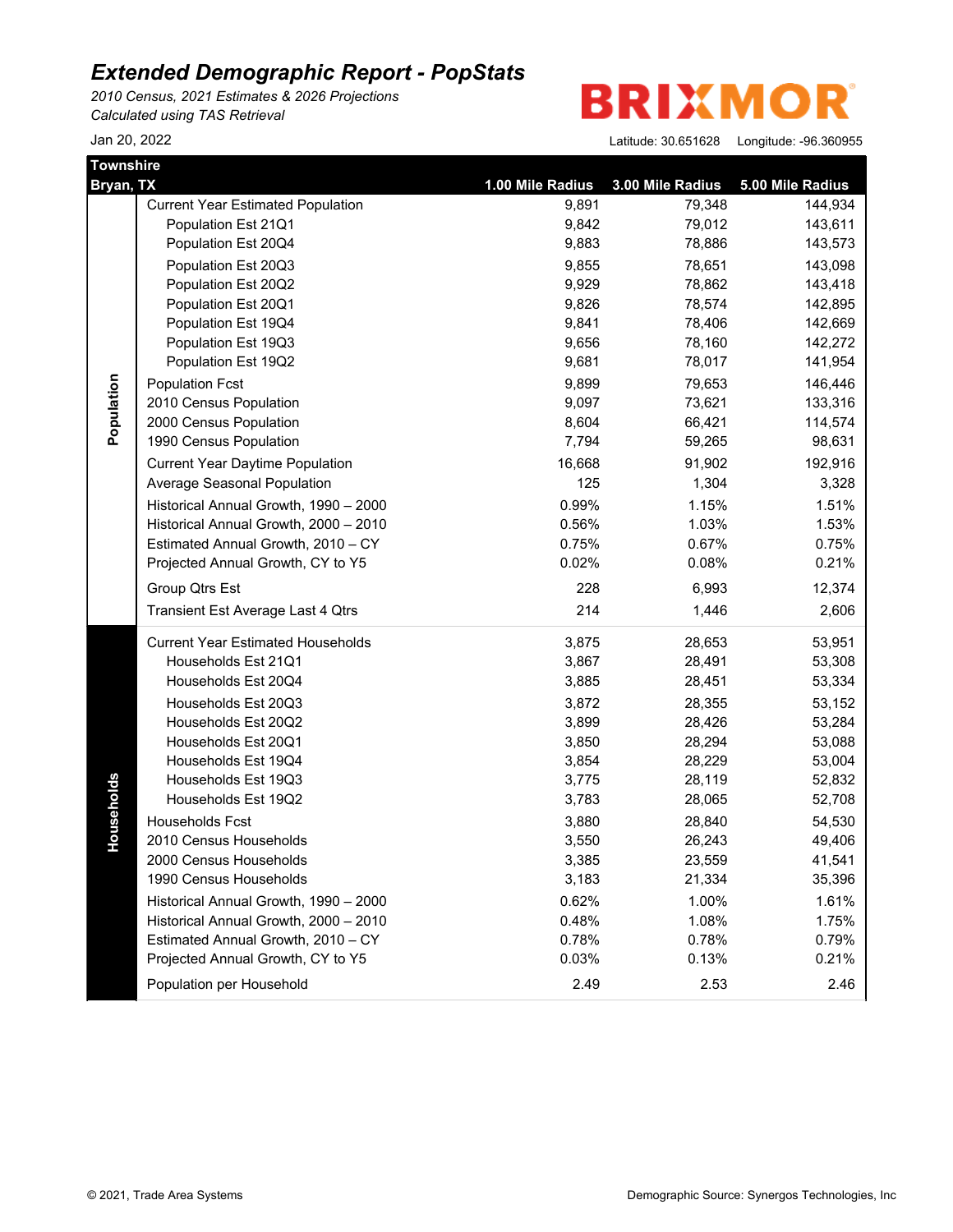*2010 Census, 2021 Estimates & 2026 Projections Calculated using TAS Retrieval*

**BRIXMO** R

| <b>Townshire</b>                              |                  |                  |                  |
|-----------------------------------------------|------------------|------------------|------------------|
| Bryan, TX                                     | 1.00 Mile Radius | 3.00 Mile Radius | 5.00 Mile Radius |
| HH Income \$500,000 or more                   | 0.7%             | 0.5%             | 0.6%             |
| HH Income \$250,000 to \$499,999              | 0.8%             | 0.6%             | 0.7%             |
| HH Income \$200,000 to \$249,999              | 1.8%             | 1.4%             | 1.8%             |
| HH Income \$175,000 to \$199,999              | 1.2%             | 1.5%             | 1.7%             |
| HH Income \$150,000 to \$174,999              | 2.0%             | 2.0%             | 2.4%             |
| HH Income \$100,000 to 149,999                | 9.4%             | 10.0%            | 9.9%             |
| HH Income \$75,000 to 99,999                  | 12.6%            | 11.1%            | 10.4%            |
| HH Income \$50,000 to 74,999                  | 19.9%            | 17.3%            | 16.5%            |
| HH Income \$35,000 to 49,999                  | 16.7%            | 15.2%            | 13.9%            |
| HH Income \$25,000 to 34,999                  | 11.3%            | 11.7%            | 11.3%            |
| HH Income \$15,000 to 24,999                  | 9.2%             | 12.3%            | 12.3%            |
| HH Income \$0 to 14,999                       | 14.5%            | 16.4%            | 18.5%            |
| Average Household Income                      | \$63,251         | \$60,520         | \$61,564         |
| Median Household Income                       | \$48,549         | \$43,823         | \$43,053         |
| Per Capita Income                             | \$25,336         | \$22,508         | \$23,453         |
| 2000 Average HH Income                        | \$47,455         | \$39,244         | \$36,506         |
| 2000 Median HH Income                         | \$36,473         | \$28,213         | \$24,794         |
| Disposable HH Income \$500,000 or more        | #N/A             | #N/A             | #N/A             |
| Disposable HH Income \$250,000 to \$499,999   | #N/A             | #N/A             | #N/A             |
| Disposable HH Income \$200,000 to \$249,999   | #N/A             | #N/A             | #N/A             |
| Disposable HH Income \$175,000 to \$199,999   | $1\%$            | $1\%$            | $1\%$            |
| Disposable HH Income \$150,000 to \$174,999   | $1\%$            | 1%               | 2%               |
| Disposable HH Income \$100,000 to \$149,999   | 7%               | 8%               | 8%               |
| Disposable HH Income \$75,000 to \$99,999     | 11%              | 11%              | 10%              |
| Disposable HH Income \$50,000 to \$74,999     | 21%              | 18%              | 17%              |
| Disposable HH Income \$35,000 to \$49,999     | 18%              | 15%              | 14%              |
| Disposable HH Income \$25,000 to \$34,999     | 13%              | 14%              | 13%              |
| Disposable HH Income \$15,000 to \$24,999     | 11%              | 14%              | 14%              |
| Disposable HH Income \$0 to\$14,999           | 15%              | 18%              | 20%              |
| Average Disposable Income                     | 54,316           | 51,358           | 52,051           |
| Median Disposable Income                      | 43,653           | 39,662           | 39,015           |
| Householder White - Count                     | 1,919            | 13,060           | 28,202           |
| Median HH Income                              | \$58,767         | \$55,296         | \$50,279         |
| Average HH Income                             | \$72,073         | \$67,128         | \$64,367         |
| Householder Black or African-American - Count | 504              | 4,436            | 6,876            |
| Median HH Income                              | \$53,653         | \$29,370         | \$32,219         |
| Average HH Income                             | \$54,704         | \$41,200         | \$44,365         |
| Householder Hispanic - Count                  | 1,284            | 8,737            | 13,670           |
| Median HH Income                              | \$39,108         | \$42,675         | \$42,098         |
| Average HH Income                             | \$43,995         | \$52,128         | \$53,018         |
| Householder Asian or Pacific Islander - Count | 32               | 1,200            | 3,018            |
| Median HH Income                              | \$36,263         | \$25,772         | \$28,764         |
| Average HH Income                             | \$38,054         | \$35,337         | \$39,878         |
| Householder Other or Pacific Islander - Count | 136              | 1,220            | 2,184            |
| Median HH Income                              | \$41,744         | \$37,458         | \$37,458         |
| Average HH Income                             | \$47,614         | \$46,928         | \$47,491         |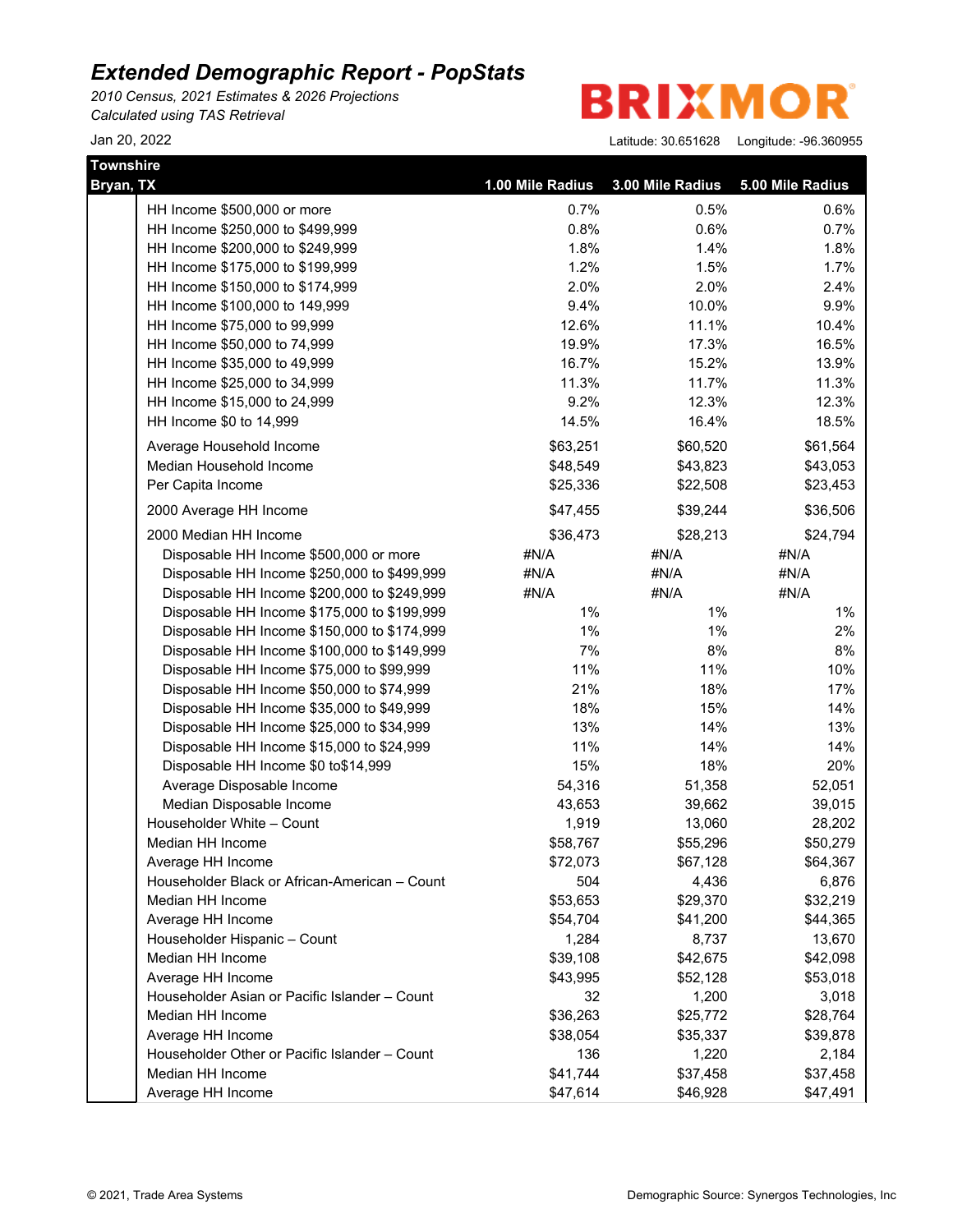*2010 Census, 2021 Estimates & 2026 Projections Calculated using TAS Retrieval*

| <b>Townshire</b><br>Bryan, TX |                           | 1.00 Mile Radius | 3.00 Mile Radius | 5.00 Mile Radius |
|-------------------------------|---------------------------|------------------|------------------|------------------|
|                               |                           |                  |                  |                  |
|                               | <b>Male Population</b>    | 4,960            | 40,479           | 73,765           |
| Gender                        | <b>Female Population</b>  | 4,931            | 38,869           | 71,169           |
|                               | Count of Pop 0 to 4 years | 830              | 6,076            | 11,020           |
|                               | Count of Pop 0 to 7 years | 1,185            | 8,679            | 14,886           |
|                               | Count of Pop 5 - 13       | 1,340            | 9,932            | 16,654           |
|                               | Count of Pop 14 - 18      | 525              | 3,839            | 5,841            |
|                               | Count of Pop 19 - 22      | 603              | 13,314           | 34,268           |
|                               | Count of Pop 22 - 25      | 324              | 2,989            | 4,950            |
|                               | Count of Pop 25 - 29      | 687              | 4,255            | 6,590            |
|                               | Count of Pop 30 - 34      | 931              | 7,109            | 13,835           |
|                               | Count of Pop 35 - 39      | 841              | 6,851            | 11,976           |
|                               | Count of Pop 40 - 44      | 618              | 4,905            | 8,003            |
|                               | Count of Pop 45 - 59      | 1,389            | 9,804            | 15,550           |
|                               | Count of Pop 60 - 74      | 1,155            | 7,203            | 11,589           |
|                               | Count of Pop 75 - 84      | 441              | 2,304            | 3,544            |
|                               | Count of Pop 85+          | 208              | 767              | 1,112            |
| by Age                        | % of Pop 0 to 4 years     | 8.4%             | 7.7%             | 7.6%             |
|                               | % of Pop 0 to 7 years     | 12.0%            | 10.9%            | 10.3%            |
|                               | % of Pop 5 - 13           | 13.5%            | 12.5%            | 11.5%            |
| <b>Total Population</b>       | % of Pop 14 - 18          | 5.3%             | 4.8%             | 4.0%             |
|                               | % of Pop 19 - 22          | 6.1%             | 16.8%            | 23.6%            |
|                               | % of Pop 22 - 25          | 3.3%             | 3.8%             | 3.4%             |
|                               | % of Pop 25 - 29          | 6.9%             | 5.4%             | 4.5%             |
|                               | % of Pop 30 - 34          | 9.4%             | 9.0%             | 9.5%             |
|                               | % of Pop 35 - 39          | 8.5%             | 8.6%             | 8.3%             |
|                               | % of Pop 40 - 44          | 6.3%             | 6.2%             | 5.5%             |
|                               | % of Pop 45 - 59          | 14.0%            | 12.4%            | 10.7%            |
|                               | % of Pop 60 - 74          | 11.7%            | 9.1%             | 8.0%             |
|                               | % of Pop 75 - 84          | 4.5%             | 2.9%             | 2.4%             |
|                               | % of Pop 85+              | 2.1%             | 1.0%             | 0.8%             |
|                               | Median Age                | 33.4             | 29.1             | 24.8             |
|                               | Average Age               | 35.7             | 32.3             | 30.8             |
|                               | % of Pop 0 to 4 years     | 8.5%             | 7.7%             | 7.6%             |
|                               | % of Pop 5 - 13           | 13.7%            | 12.5%            | 11.5%            |
|                               | % of Pop 14 - 18          | 5.5%             | 4.8%             | 4.0%             |
|                               | % of Pop 19 - 22          | 6.8%             | 17.7%            | 24.0%            |
|                               | % of Pop 22 - 25          | 3.5%             | 4.2%             | 3.9%             |
|                               | % of Pop 25 - 29          | 7.3%             | 5.5%             | 4.5%             |
| Male Population<br>by Age     | % of Pop 30 - 34          | 10.7%            | 9.6%             | 10.1%            |
|                               | % of Pop 35 - 39          | 9.3%             | 9.0%             | 8.7%             |
|                               | % of Pop 40 - 44          | 6.3%             | 6.2%             | 5.7%             |
|                               | % of Pop 45 - 59          | 13.6%            | 11.8%            | 10.3%            |
|                               | % of Pop 75 - 84          | 3.2%             | 2.2%             | 2.0%             |
|                               | % of Pop 60 - 74          | 10.7%            | 8.2%             | 7.3%             |
|                               | % of Pop 85+              | 1.0%             | 0.5%             | 0.5%             |
|                               | Median Age                | 32.2             | 27.9             | 24.2             |
|                               | Average Age               | 33.9             | 31.2             | 30.0             |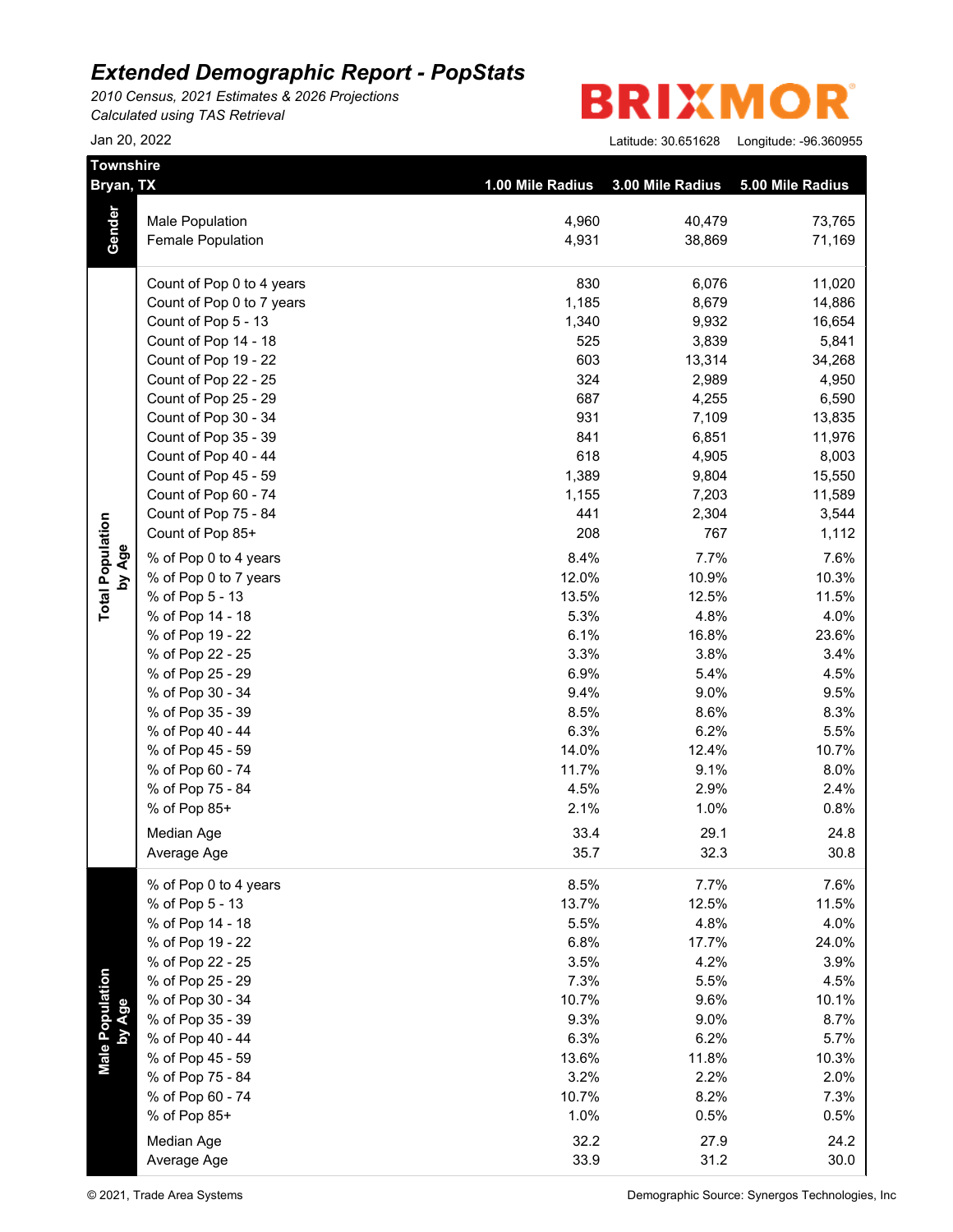*2010 Census, 2021 Estimates & 2026 Projections Calculated using TAS Retrieval*

| <b>Townshire</b><br>Bryan, TX |                                               | 1.00 Mile Radius | 3.00 Mile Radius | 5.00 Mile Radius |
|-------------------------------|-----------------------------------------------|------------------|------------------|------------------|
|                               | % of Pop 0 to 4 years                         | 8.3%             | 7.6%             | 7.6%             |
|                               | % of Pop 5 - 13                               | 13.4%            | 12.6%            | 11.5%            |
|                               | % of Pop 14 - 18                              | 5.1%             | 4.9%             | 4.1%             |
|                               | % of Pop 19 - 22                              | 5.4%             | 15.8%            | 23.3%            |
|                               | % of Pop 22 - 25                              | 3.1%             | 3.3%             | 3.0%             |
|                               | % of Pop 25 - 29                              | 6.6%             | 5.3%             | 4.6%             |
|                               | % of Pop 30 - 34                              | 8.1%             | 8.3%             | 9.0%             |
| by Age                        | % of Pop 35 - 39                              | 7.7%             | 8.3%             | 7.9%             |
|                               | % of Pop 40 - 44                              | 6.2%             | 6.1%             | 5.3%             |
|                               | % of Pop 45 - 59                              | 14.5%            | 13.0%            | 11.2%            |
|                               | % of Pop 60 - 74                              | 12.7%            | 10.0%            | 8.7%             |
|                               | % of Pop 75 - 84                              | 5.7%             | 3.6%             | 3.0%             |
|                               | % of Pop 85+                                  | 3.3%             | 1.4%             | 1.1%             |
|                               | Median Age                                    | 35.0             | 30.3             | 25.7             |
|                               | Average Age                                   | 37.5             | 33.5             | 31.6             |
|                               |                                               |                  |                  |                  |
|                               | Count of White                                | 7,493            | 53,828           | 103,413          |
|                               | Count of Black or African-American            | 1,126            | 12,479           | 19,066           |
|                               | Count of Asian or Pacific Islander            | 88               | 3,644            | 8,183            |
|                               | Count of Other races                          | 1,183            | 9,397            | 14,272           |
| Race                          | White                                         | 75.8%            | 67.8%            | 71.4%            |
|                               | <b>Black or African American</b>              | 11.4%            | 15.7%            | 13.2%            |
|                               | Asian                                         | 0.9%             | 4.6%             | 5.6%             |
|                               | <b>Other Races</b>                            | 12.0%            | 11.8%            | 9.8%             |
|                               | Speak English at Home                         | 70.9%            | 69.6%            | 71.7%            |
|                               | Speak Spanish at Home                         | 26.9%            | 24.9%            | 20.8%            |
|                               | Speak French or French Creole at Home         | 0.3%             | 0.3%             | 0.2%             |
|                               | Speak German at Home                          | 0.2%             | 0.2%             | 0.3%             |
|                               | Speak Russian or Other Slavic Language at Hor | 0.2%             | 0.2%             | 0.2%             |
|                               | Speak Other Indo-European Language at Home    | 0.6%             | 1.7%             | 1.9%             |
|                               | Speak Chinese at Home                         | 0.1%             | 0.7%             | 2.0%             |
| Language<br>Spoken            | Speak Korean at Home                          | 0.0%             | 0.2%             | 0.4%             |
|                               | Speak Vietnamese at Home                      | 0.1%             | 0.4%             | 0.4%             |
|                               | Speak Other Asian Language at Home            | 0.2%             | 0.9%             | 1.0%             |
|                               | Speak Tagalog and Other Pacific Languages at  | 0.0%             | 0.2%             | 0.2%             |
|                               | Speak Other Language at Home                  | 0.5%             | 0.7%             | 0.8%             |
|                               | <b>Hispanic Population</b>                    | 3,816            | 27,540           | 41,956           |
|                               | <b>Hispanic Population Percent</b>            | 38.6%            | 34.7%            | 28.9%            |
|                               | Mexican                                       | 88.4%            | 87.6%            | 85.1%            |
|                               | Puerto Rican                                  | 0.3%             | 0.8%             | 1.0%             |
|                               | Cuban                                         | 0.7%             | 0.5%             | 0.9%             |
|                               | Dominican                                     | 0.0%             | 0.1%             | 0.1%             |
|                               | <b>Central American</b>                       | 3.3%             | 3.5%             | 3.7%             |
| Hispanic                      |                                               |                  |                  |                  |
|                               | South American                                | 0.4%             | 1.2%             | 2.6%             |
|                               | <b>Other Hispanic</b>                         | 6.9%             | 6.3%             | 6.7%             |
|                               | 2000 Hispanic Population Percent              | 28%              | 25%              | 21%              |
|                               | 1990 Hispanic Population Percent              | 15%              | 18%              | 15%              |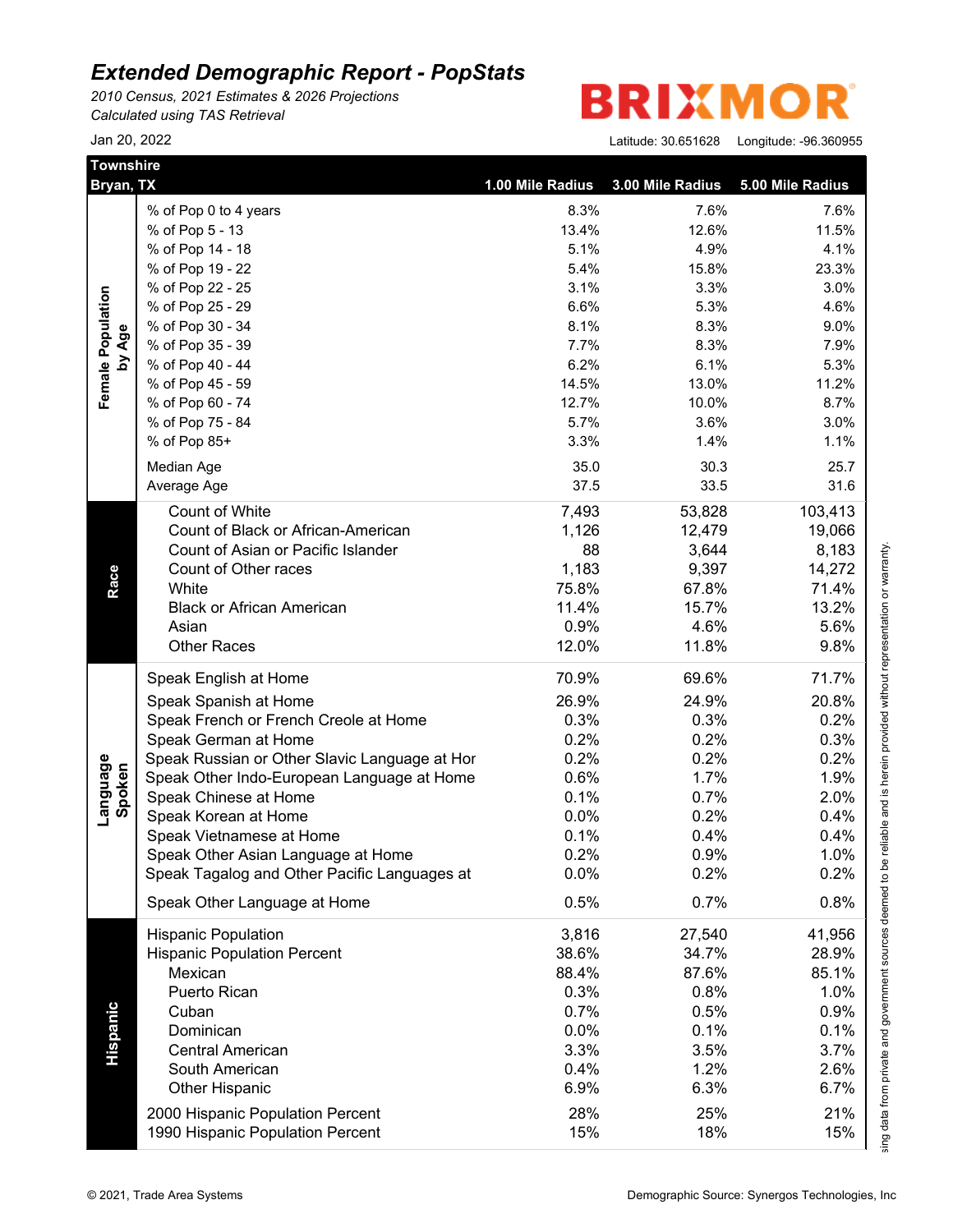*2010 Census, 2021 Estimates & 2026 Projections Calculated using TAS Retrieval*

**BRIXMO** R

| Townshire<br>Bryan, TX |                                                         | 1.00 Mile Radius | 3.00 Mile Radius | 5.00 Mile Radius |
|------------------------|---------------------------------------------------------|------------------|------------------|------------------|
|                        | American (percent of total population)                  | 3.0%             | 2.5%             | 2.6%             |
|                        | American                                                | 2.8%             | 2.1%             | 2.3%             |
|                        | Native American (ie. Indian/Eskimo)                     | 0.2%             | 0.3%             | 0.3%             |
|                        | Hawaiian/Pacific Islander                               | 0.0%             | 0.1%             | 0.1%             |
|                        | Asian (percent of total population)                     | 0.9%             | 4.6%             | 5.6%             |
|                        | Chinese                                                 | 0.1%             | 1.0%             | 2.0%             |
|                        | Japanese<br>Korean                                      | 0.1%<br>0.1%     | 0.2%<br>0.4%     | 0.2%<br>0.6%     |
|                        | South Central Asian (ie. Indian)                        | 0.3%             | 1.9%             | 1.7%             |
|                        | South East Asian (ie. Vietnamese)<br><b>Other Asian</b> | 0.1%<br>0.2%     | 1.0%<br>0.1%     | 1.0%<br>0.1%     |
|                        | European (percent of total population)                  | 20.5%            | 19.0%            | 22.4%            |
|                        | <b>British</b>                                          | 3.3%             | 2.8%             | 3.4%             |
|                        | Dutch                                                   | 0.4%<br>0.7%     | 0.2%<br>0.8%     | 0.3%<br>1.0%     |
|                        | French<br>German                                        | 4.9%             | 5.2%             | 6.4%             |
|                        | Italian                                                 | 1.3%             | 1.3%             | 1.5%             |
|                        | Polish                                                  | 0.4%             | 0.6%             | 0.8%             |
|                        | Scandinavian<br>Scotch/Irish                            | 0.6%<br>5.6%     | 0.8%<br>4.9%     | 0.9%<br>5.4%     |
|                        | Other European (ie. Greek/Russian)                      | 3.2%             | 2.3%             | 2.7%             |
|                        | Middle Eastern                                          | 0.1%             | 0.3%             | 0.6%             |
|                        | <b>Other Ancestry</b>                                   | 24.7%            | 27.3%            | 26.7%            |
|                        | <b>Unclassified Ancestry</b>                            | 12.3%            | 11.7%            | 13.1%            |
|                        | Adult Population (25 Years or Older)                    | 6,270            | 43,199           | 72,200           |
|                        | Elementary (0 to 8)                                     | 11.4%            | 10.7%            | 8.1%             |
|                        | Some High School (9 to 11)                              | 11.2%            | 9.1%             | 7.9%             |
|                        | High School Graduate (12)                               | 24.6%            | 24.3%            | 21.7%            |
| Education<br>(Age 25+) | Some College (13 to 16)                                 | 19.4%<br>6.4%    | 21.4%<br>6.0%    | 21.2%<br>6.2%    |
|                        | Associates Degree Only<br><b>Bachelors Degree Only</b>  | 15.4%            | 16.1%            | 18.7%            |
|                        | <b>Graduate Degree</b>                                  | 11.6%            | 12.4%            | 16.0%            |
|                        | % College (4+)                                          | 27.0%            | 28.5%            | 34.7%            |
|                        | Total Households - count                                | 3,875            | 28,653           | 53,951           |
|                        | One Person HHs - count                                  | 1,232            | 8,532            | 15,970           |
|                        | Family HHs - count                                      | 2,405            | 16,235           | 27,087           |
|                        | Married Couple - count                                  | 1,506            | 9,538            | 16,578           |
|                        | w/own children - count                                  | 630              | 4,212            | 7,247            |
|                        | w/out own children - count                              | 876              | 5,326            | 9,330            |
|                        | Male Householder - count                                | 142              | 1,592            | 2,712            |
|                        | Female Householder - count                              | 757              | 5,105            | 7,797            |
| Type                   | Non-Family Households - count                           | 238              | 3,886            | 10,894           |
| Household              | 1 Person Household                                      | 31.8%            | 29.8%            | 29.6%            |
|                        | 2 Person Household                                      | 30.7%            | 31.0%            | 32.3%            |
|                        | 3 Person Household                                      | 14.4%            | 16.2%            | 16.7%            |
|                        | 4 Person Household                                      | 11.9%            | 12.2%            | 12.6%            |
|                        | 5 Person Household                                      | 6.5%             | 5.8%             | 5.0%             |
|                        | 6 Person Household                                      | 2.6%             | 2.8%             | 2.2%             |
|                        | 7+ Person Household                                     | 2.2%             | 2.2%             | 1.7%             |
|                        | % Households With Children                              | 29.6%            | 28.1%            | 23.9%            |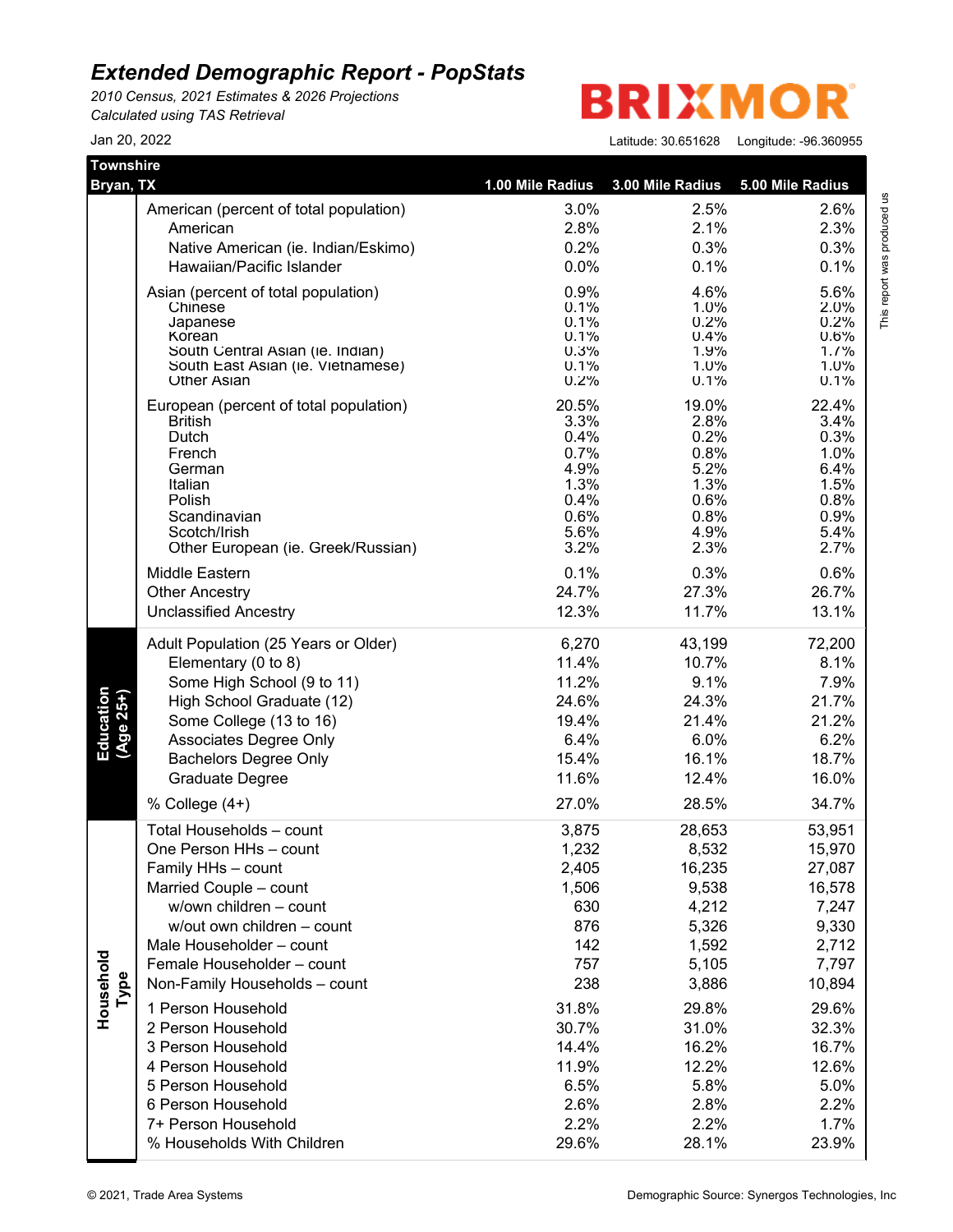*2010 Census, 2021 Estimates & 2026 Projections Calculated using TAS Retrieval*

**BRIXMOR** 

| Jan 20, 2022 | 30.651628<br>Latitude: | Longitude: - 96.360955 |
|--------------|------------------------|------------------------|
|--------------|------------------------|------------------------|

| <b>Townshire</b>                      |                                                                              |                    | 3.00 Mile Radius   | 5.00 Mile Radius   |
|---------------------------------------|------------------------------------------------------------------------------|--------------------|--------------------|--------------------|
| Bryan, TX                             |                                                                              | 1.00 Mile Radius   |                    |                    |
|                                       | <b>Total Housing Units</b>                                                   | 4,272              | 31,319             | 59,209             |
|                                       | <b>Owner Occupied Percent</b>                                                | 40.9%              | 36.9%              | 32.4%              |
|                                       | <b>Renter Occupied Percent</b><br><b>Vacant Housing Percent</b>              | 49.7%<br>9.3%      | 54.6%<br>8.5%      | 58.7%<br>8.9%      |
|                                       | Total Housing Units (Census 2000)                                            | 3,700              | 25,361             | 44,592             |
|                                       | For Rent (Census 2000)                                                       | 62%                | 54%                | 59%                |
|                                       | For Sale (Census 2000)                                                       | 8%                 | 12%                | 10%                |
|                                       | Rented or Sold, (Census 2000)                                                | 11%                | 11%                | 8%                 |
|                                       | Seasonal (Census 2014)                                                       | 7%                 | 8%                 | 7%                 |
|                                       | Other (Census 2000)                                                          | 5%                 | 12%                | 11%                |
|                                       | Homes Built 1990 to 2000                                                     | 8%                 | 16%                | 21%                |
|                                       | Homes Built 1980 to 1989                                                     | 17%                | 24%                | 26%                |
| Homes Built<br>By Year                | Homes Built 1970 to 1979                                                     | 25%                | 26%                | 27%                |
|                                       | Homes Built 1960 to 1969                                                     | 24%                | 14%                | 11%                |
|                                       | Homes Built 1950 to 1959                                                     | 15%                | 10%                | 7%                 |
|                                       | Homes Built 1940 to 1949                                                     | 7%                 | 6%                 | 4%                 |
|                                       | Homes Built Before 1939                                                      | 4%                 | 4%                 | 3%                 |
|                                       | 1 Unit                                                                       | 61%                | 52%                | 46%                |
| Units in                              | 2 - 9 Units                                                                  | 13%                | 25%                | 27%                |
|                                       | Greater than 10 Units                                                        | 18%                | 15%                | 20%                |
| Structure                             | <b>Mobilie Trailer</b>                                                       | 8%                 | 8%                 | 7%                 |
|                                       | <b>Other Units</b>                                                           | 0%                 | 0%                 | 0%                 |
|                                       | Property Value \$1,000,000 or more                                           | 0.0%               | 0.1%               | 0.3%               |
|                                       | Property Value \$750,000 to \$999,999                                        | 0.1%               | 0.1%               | 0.8%               |
|                                       | Property Value \$500,000 to \$749,999                                        | 0.6%               | 1.0%               | 2.2%               |
|                                       | Property Value \$400,000 to \$499,999                                        | 3.2%               | 2.7%               | 4.0%               |
|                                       | Property Value \$300,000, to \$399,999                                       | 6.2%<br>22.3%      | 7.5%<br>18.8%      | 9.8%               |
|                                       | Property Value \$200,000 to \$299,999                                        | 26.9%              | 24.3%              | 20.8%<br>22.4%     |
|                                       | Property Value \$150,000 to \$199,999                                        | 23.8%              | 20.2%              | 18.0%              |
| (Owner Occupied)<br><b>Home Value</b> | Property Value \$100,000 to \$149,999<br>Property Value \$60,000 to \$99,999 | 7.9%               | 12.1%              | 10.2%              |
|                                       | Property Value \$40,000 to \$59,999                                          | 3.0%               | 4.7%               | 3.9%               |
|                                       | Property Value \$0 to \$39,999                                               | 6.1%               | 8.3%               | 7.5%               |
|                                       |                                                                              |                    |                    |                    |
|                                       | Median Home Value<br><b>Median Rent</b>                                      | \$172,435<br>\$573 | \$160,252<br>\$552 | \$174,873<br>\$574 |
|                                       | \$0 and under - percent                                                      | 20.0%              | 20.9%              | 21.5%              |
|                                       | \$1 to \$4999 - percent                                                      | 10.6%              | 11.2%              | 11.5%              |
|                                       | \$5k to \$9999 - percent                                                     | 5.4%               | 5.6%               | 5.8%               |
|                                       | \$10k to \$24999 - percent                                                   | 6.9%               | 7.2%               | 7.3%               |
|                                       | \$25k to \$49999 - percent                                                   | 6.9%               | 6.9%               | 6.9%               |
|                                       | \$50k to \$99999 - percent                                                   | 10.0%              | 9.8%               | 9.6%               |
| per Household<br>Wealth               | \$100k to \$249999 - percent                                                 | 16.7%              | 16.1%              | 15.6%              |
|                                       | \$250k to \$499999 - percent                                                 | 11.5%              | 10.9%              | 10.6%              |
|                                       | \$500k+ - percent                                                            | 12.0%              | 11.4%              | 11.2%              |
|                                       | Median HH Wealth                                                             | \$51,051           | \$43,673           | \$39,390           |
|                                       | Avg HH Wealth                                                                | \$204,388          | \$195,123          | \$191,154          |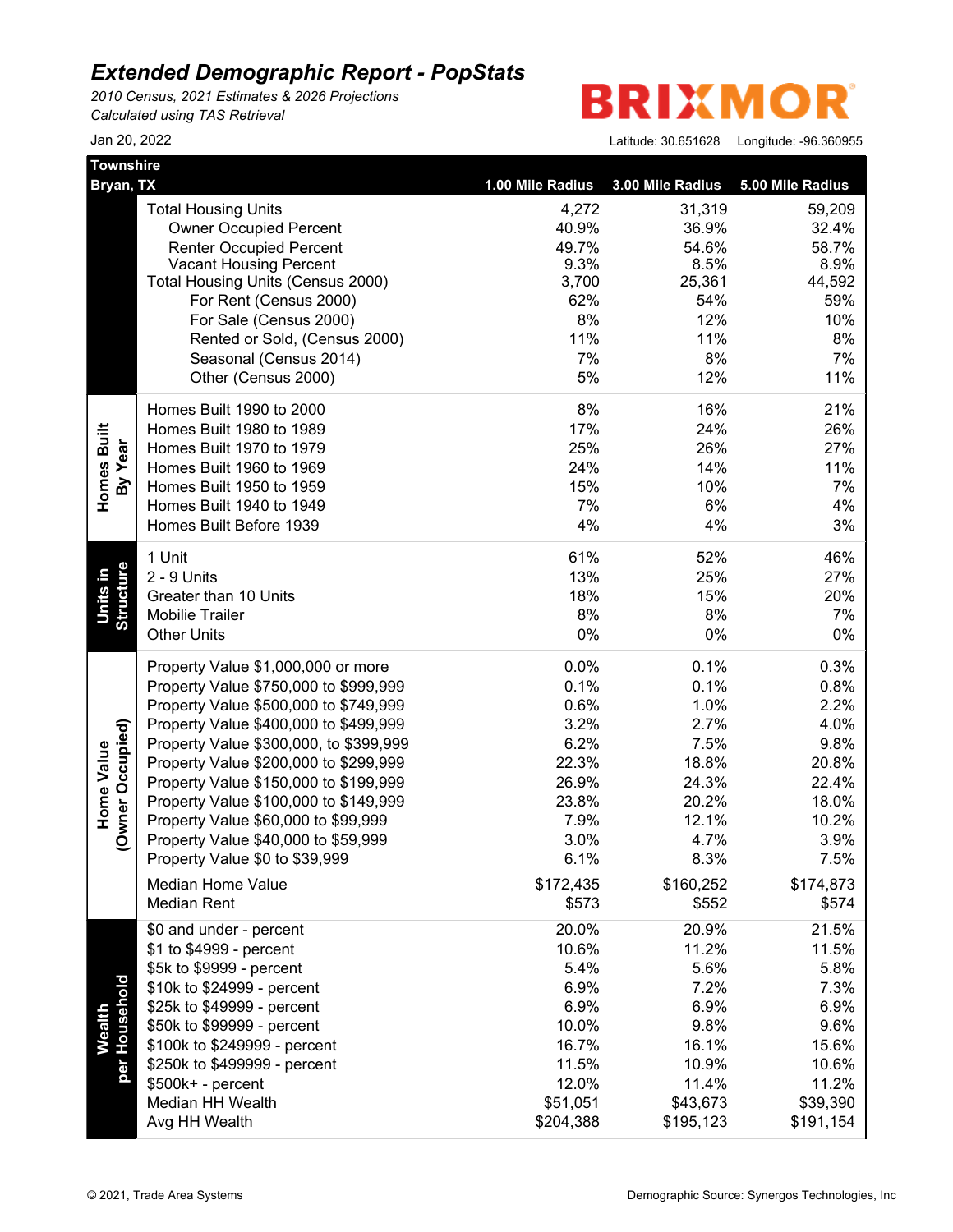*2010 Census, 2021 Estimates & 2026 Projections Calculated using TAS Retrieval*

**BRIXMO** R

| Bryan, TX                    |                                            |                  |                  |                  |
|------------------------------|--------------------------------------------|------------------|------------------|------------------|
|                              |                                            | 1.00 Mile Radius | 3.00 Mile Radius | 5.00 Mile Radius |
| Economic                     |                                            |                  |                  |                  |
|                              | <b>Economic Viability Local</b>            | 265<br>102       | 256<br>98        | 252<br>97        |
| Viability                    | <b>Economic Viability Indexed</b>          |                  |                  |                  |
|                              | Employed Civilian Pop 16+ by Occupation    | 4,503            | 33,705           | 63,245           |
|                              | Managerial/Executive                       | 13.6%            | 10.6%            | 10.7%            |
| Age 16+)                     | <b>Professional Specialty</b>              | 20.8%            | 21.8%            | 26.1%            |
|                              | <b>Healthcare Support</b>                  | 1.4%             | 2.5%             | 2.3%             |
|                              | Sales                                      | 11.1%            | 10.2%            | 10.1%            |
|                              | Office & Administrative Support            | 13.2%            | 12.4%            | 12.4%            |
|                              | <b>Protective Service</b>                  | 1.4%             | 2.1%             | 2.1%             |
| <b>Employed Civilians</b>    | <b>Food Preperation</b>                    | 5.5%             | 7.6%             | 7.8%             |
|                              | <b>Building Maintenance &amp; Cleaning</b> | 5.6%             | 5.6%             | 4.1%             |
|                              | <b>Personal Care</b>                       | 1.6%             | 2.7%             | 3.3%             |
|                              | Farming, Fishing, & Forestry               | 0.4%             | 0.7%             | 0.5%             |
|                              | Construction                               | 11.4%            | 11.2%            | 9.0%             |
|                              | Production & Transportation                | 13.9%            | 12.5%            | 11.5%            |
|                              | <b>Percent White Collar Workers</b>        | 60.1%            | 57.6%            | 61.6%            |
|                              | <b>Percent Blue Collar Workers</b>         | 39.9%            | 42.4%            | 38.4%            |
|                              | Agriculture/Mining/Construction            | 12.3%            | 12.5%            | 10.1%            |
|                              | Manufacturing                              | 8.0%             | 8.1%             | 6.7%             |
|                              | Transportation                             | 3.2%             | 3.8%             | 3.4%             |
|                              | Information                                | 0.5%             | 1.0%             | 1.2%             |
|                              | Wholesale/Retail                           | 14.1%            | 13.0%            | 13.4%            |
|                              | Finance, Insurance, Real Estate            | 3.7%             | 3.7%             | 3.8%             |
|                              | <b>Professional Services</b>               | 7.6%             | 5.7%             | 5.7%             |
|                              | <b>Management Services</b>                 | 0.0%             | 0.2%             | 0.1%             |
| (Employed Civilians Age 16+) | <b>Administrative/Waste Services</b>       | 4.3%             | 4.6%             | 4.0%             |
|                              | <b>Educational Services</b>                | 24.5%            | 26.3%            | 30.0%            |
|                              | <b>Entertainment Services</b>              | 10.7%            | 13.2%            | 13.3%            |
|                              | <b>Other Professional Services</b>         | 7.4%             | 4.6%             | 4.9%             |
|                              | <b>Public Administration</b>               | 3.7%             | 3.4%             | 3.5%             |
|                              | Drive to Work Alone                        | 66.2%            | 70.3%            | 73.8%            |
|                              | Drive to Work Carpool                      | 23.2%            | 16.5%            | 14.0%            |
|                              | Travel to Work by Public Transportation    | 0.6%             | 1.1%             | 1.3%             |
| To Work                      | Drive to Work on Motorcycle                | 0.6%             | 0.3%             | 0.4%             |
|                              | Drive to Work on Bicycle                   | 1.5%             | 3.8%             | 3.1%             |
|                              | Walked to Work                             | 3.0%             | 5.0%             | 4.3%             |
|                              | <b>Other Means</b><br>Work at Home         | 2.7%             | 1.1%             | 0.8%             |
|                              |                                            | 2.3%             | 2.0%             | 2.2%             |